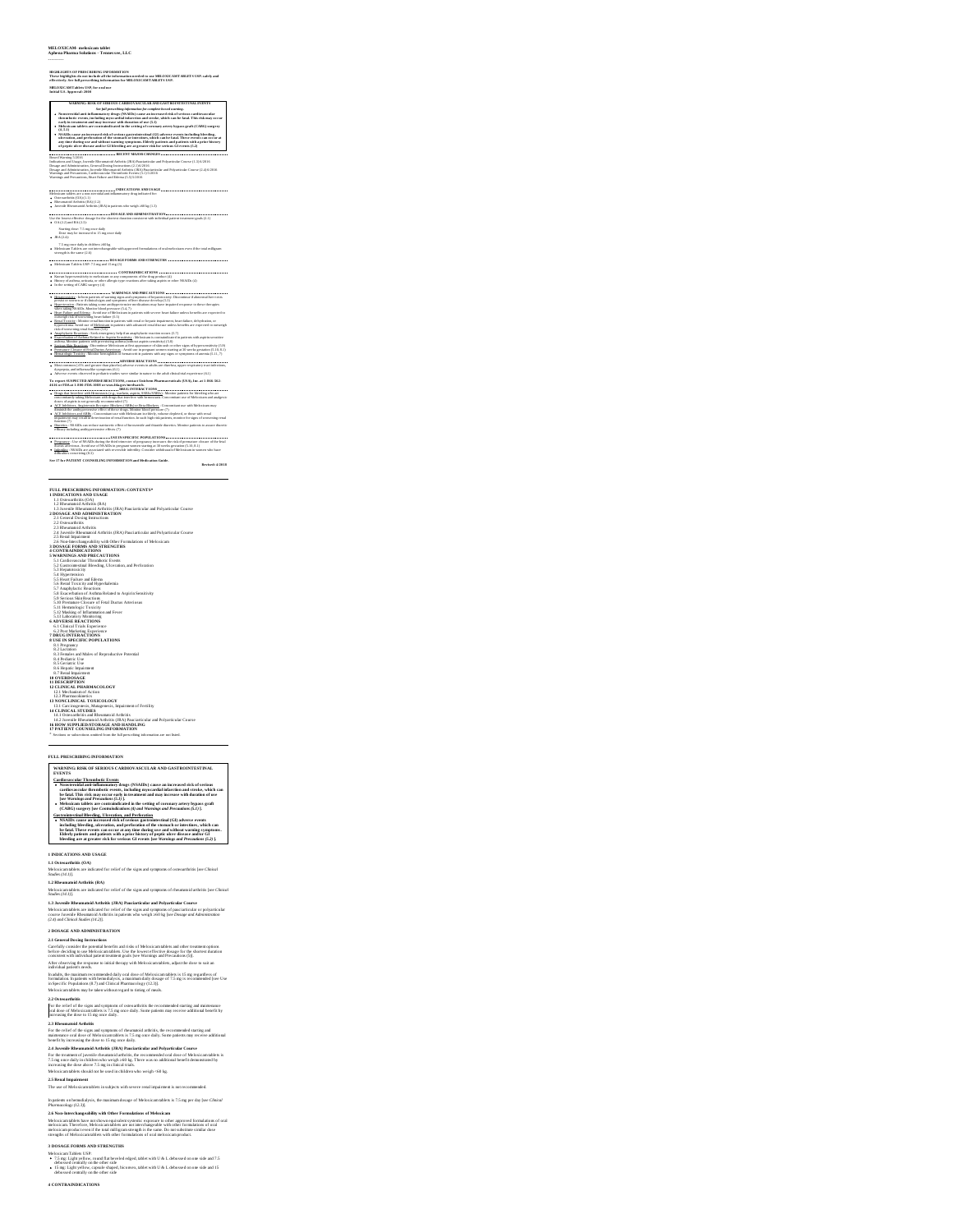# Melozicamalotes are contrainticand in the following patents:<br>  $\bullet$  Known Inpurses initially given and published is reached and serious skin reactions) to meloxicam or any<br>
components of the drog product fear Wormings and

S twich<br>NING AND PRECAUTIONS (Notes) and smaller the NING SCALE of up in the<br>system and statistical control of the NING SCALE of the NING SCALE of the<br>statistical control of the NING SCALE of the NING SCALE of the NING SC

To similate the postestic risk for an above CV vers in NSAD-R-2000 glassings, and the horsest<br>development of unclear the conduction of the state of the state of the<br>development of unclear the conduction of the state of th

## Status Post Coronary Artery Bypass Graft (CABG) Surgery

Two large, controlled clinical trials of a COX-2 selective NSAID for the treatment of pain in the first<br>10-14 days following CABG surgery found an increased incidence of myocardial infarction and stroke.<br>NSAIDs are contrai

That All Distinction<br>CONSECUTION INTO A CONSECUTE IN A DISTINCTION REGISTRY have demonstrated that patients treated<br>with NAMES in the procedure of the state and transfer this of the interaction (CV-schemeter)<br>for typic gro

## Avoid the use of Meloxicam in patients with a recent MI unless the benefits are expected to outweigh<br>the risk of recurrent CV thrombotic events. If Meloxicam is used in patients with a recent MI, monitor<br>patients for signs

Sa Clauscheins that all the office (Neverthein, and Perferstone<br>
2010, Decision in the control of the original control of the control of the control of the control of<br>
2010, the control of the control of the control of th

Bisk Bezaran Carl Gill Richting, Liberations, and Particulation Gill State Gill Bezar (1945). In the present of the state of the state of the state of the state of the state of the state of the state of the state of the st

Sizangian, an Malanta da Cli kinalia NASI<br>Antara possible charativa control descriptions of the state of the<br>state of the state of the state of the state of the state of the state<br>of the state of the state of the state of

5.3 Hepatosoxichy<br>Elevations of ALT or AST (three or more times the upper limit of normal [ULN]) have been reported in<br>approximately 1% of NSAID-treated patients in clinical trials. In addition, rare, sometimes fatal, case

## Elevations of ALT or AST (less than three times ULN) may occur in up to 15% of patients treated with<br>NSAIDs including meloxicam.

his map are not the second signs and symmetric displacements of the second fields to the second of the second state of the second state of the second state of the second state of the second state of the second state of th

Additionally, flaid retention and edema have bren observed in some patients treated with NSAIDs. Use<br>of meloxicam may blunt the CV effects of several therapeutic agents used to treat these medical<br>conditions (e.g., diureti

Avoid the use of Meloxicam in patients with severe beart failure unless the benefits are expected to<br>outweigh the risk of worsening heart failure. If Meloxicam is used in patients with severe heart failure,<br>monitor patient

**5.6 Renal Toxicity and Hyperkalemia**

<u>Renal Toxicity</u><br>Long-term administration of NSAIDs, including Meloxicam, has resulted in renal papillary necrosis,<br>renal insufficiency, acute renal failure, and other renal injury.

Reaul society, has also been seen in patients in whem results prospallantifies howe a compostatory role in<br>the multimaxies of result generation. In these patients, attention of an NSAID may cause a doss-<br>dependent reductio

The renal effects of Meloxicam may hasten the progression of renal dysfunction in patients with<br>preexisting renal disease. Because some Meloxicam metabolites are excreted by the kidney, monitor<br>natients for signs of worsen

Correct volume states. In debydrand on hypovolent cytelens prior to initiating Melodicam. Monitors and informational control of the state of the state of the state of the state of the state of the state of the state of the

painten with about of treat distance, matter painten for signs of worsening send fraction for Christi<br>Distances of the state of the state of the state of the state of the state of the best operator of the set of<br>Distances

S.8 Exacerbation of Asthma Related to Aspirin Sensitivity

S.B Exceptsbaton of Archman Related in Acpents Swatsking<br>A subpeptiation of patients with artima may have applies sensitive acidims which may include chronic<br>distanced in couple for the same party in each control of an int

5.3 Serieus Skin Reactions.<br>NSAIDs, including melocicam, can cause serious skin adverse reactions such as exfoluidve dermatitis,<br>NSAIDs, including melocicam, can usually added a serious are colysis. (TEN), which can be fat

S.10 Premature Classure of Fetal Ductus Arteriosus<br>Meloxicam may cause premature clossure of the fetal ductus arteriosus. Avoid use of NSAIDs,<br>including Meloxicam, in pregnant women starting at 30 weeks of gestation (third

is ADVERSE REACTIONS<br>
2011 - The Marine Control of the Control of the Control of the Control of the Control of the Control of the Control of the Control of the Control of the Control of the Control of the Control of the C

The Moleculear Plane 2.92 cliented kink danshose includes to RLP2 OA pointers, and 1002 RA pointers. The magnitude matter of the state of the state of the state of the state of the state of the state of the state of the s

5.11 Hensatskips Twickin Na<br>American in operator (1983). The state of the state of the state of the state of the state of the state of the<br>American increase of the state of the state of the state of the state<br>of the state

The pharmacological activity of Meloxicam in reducing inflammation, and possibly fever, may diminish the utility of diagnostic signs in detecting infections.

**5.13 Laboratory Monitoring**

Because serious GI bloeding, hepatotoxicity, and renal injury can occur without warning symptoms or<br>signs, consider monitoring patients on long-arem NSAID treatment with a CBC and a chemistry profile<br>periodically [see Warn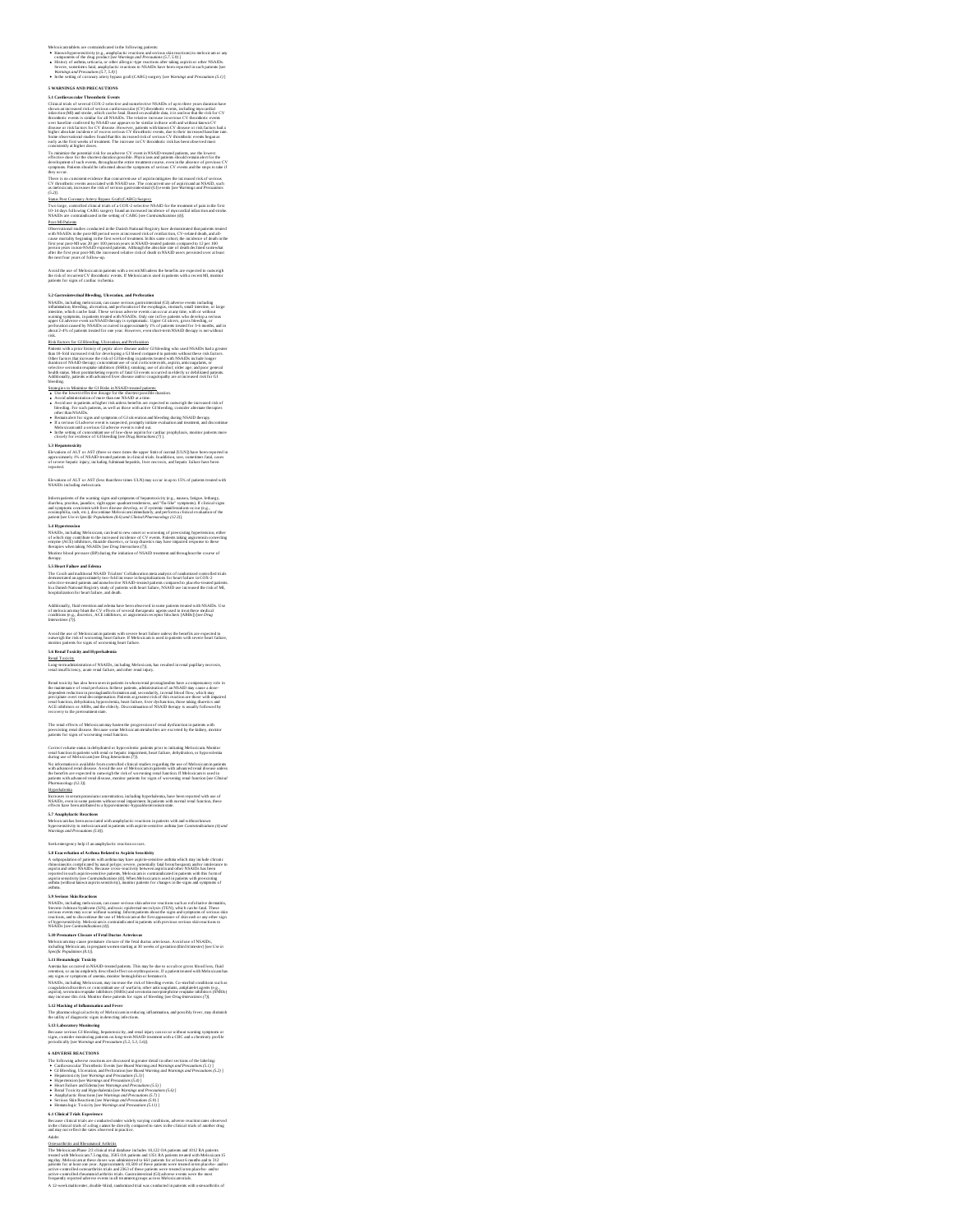## the lance or hip to compare the efficacy and safety of Meloxicam with placebo and with an active<br>comrol. Two 12-week multicenter, double-blind, randomized trials were conducted in patients with<br>rheumatoid arthritis to comp

Table 1a depicts adverse events that occurred in 22% of the Meloxican treatment groups in a 12-week<br>placebo- and active-controlled ostroarchrists trial.<br>Table 1b depicts adverse events that occurred in 22% of the Meloxican

|                                                                                                                                                                                                                        | Placebo | Melevicam 7.5              | Melovicam 15                                         | Diclofenac 100 |
|------------------------------------------------------------------------------------------------------------------------------------------------------------------------------------------------------------------------|---------|----------------------------|------------------------------------------------------|----------------|
|                                                                                                                                                                                                                        |         | mg daily                   | me daily                                             | me daily       |
| No. of Patients                                                                                                                                                                                                        | 157     | 154                        | 156                                                  | 153            |
| <b>Gastro intestinal</b>                                                                                                                                                                                               | 17.2    | 201                        | 173                                                  | 281            |
| Abdominal pain                                                                                                                                                                                                         | 25      | 19                         | 26                                                   | 1.3            |
| Diarrhea                                                                                                                                                                                                               | 3.8     | 7.8                        | 32                                                   | 9.2            |
| Dyspepsia                                                                                                                                                                                                              | 4.5     | 4.5                        | 45                                                   | 6.5            |
| Flaulence                                                                                                                                                                                                              | 4.5     | 32                         | 32                                                   | 3.9            |
| Nausea                                                                                                                                                                                                                 | 32      | 39                         | 38                                                   | 7.2            |
| Body as a Whole                                                                                                                                                                                                        |         |                            |                                                      |                |
| Accident bousebold                                                                                                                                                                                                     | 19      | 45                         | 32                                                   | 26             |
| Edema <sup>1</sup>                                                                                                                                                                                                     | 25      | 19                         | 45                                                   | २२             |
| Fall                                                                                                                                                                                                                   | 0.6     | 2.6                        | 0.0                                                  | 1.3            |
| Influenza-like symptoms                                                                                                                                                                                                | 51      | 4.5                        | 58                                                   | 2.6            |
| <b>Central and Perioberal Nervous</b>                                                                                                                                                                                  |         |                            |                                                      |                |
| <b>System</b>                                                                                                                                                                                                          |         |                            |                                                      |                |
| Dizzinecc                                                                                                                                                                                                              | 32      | 26                         | 38                                                   | 2.0            |
| Headache                                                                                                                                                                                                               | 10.2    | 78                         | 8.3                                                  | 5.9            |
| Respiratory                                                                                                                                                                                                            |         |                            |                                                      |                |
| Pharynaids                                                                                                                                                                                                             | 13      | 0.6                        | 32                                                   | 1.3            |
| Upper respiratory tract infection                                                                                                                                                                                      | 19      | 32                         | 1.9                                                  | २२             |
|                                                                                                                                                                                                                        |         |                            |                                                      |                |
|                                                                                                                                                                                                                        |         |                            |                                                      |                |
|                                                                                                                                                                                                                        | 2.5     | 26                         | 0.6                                                  | 2.0            |
| Skin<br>Rankh <sup>2</sup><br>Table 1b Adverse Events (%) Occurring in ≥2% of Meloxicam Patients in two 12-Week Rheumatoid Arthritis                                                                                   |         | Placebo, Controlled Trials | Placebo Meloxicam 7.5 mg daily Meloxicam 15 mg daily |                |
|                                                                                                                                                                                                                        |         | 469                        | 481                                                  | 477            |
| No. of Patients<br><b>Gastro intestinal Disorders</b>                                                                                                                                                                  |         | 141                        | 18.9                                                 | 16.8           |
|                                                                                                                                                                                                                        |         | 0.6                        | 29                                                   | 23             |
| Abdominal pain NOS"<br>Dyspertic signs and symptoms <sup>+</sup>                                                                                                                                                       |         | 38                         | 58                                                   | a n            |
|                                                                                                                                                                                                                        |         | 26                         | 33                                                   | 38             |
|                                                                                                                                                                                                                        |         |                            |                                                      |                |
|                                                                                                                                                                                                                        |         | 21                         | 29                                                   | つミ             |
|                                                                                                                                                                                                                        |         |                            |                                                      |                |
|                                                                                                                                                                                                                        |         | 41                         | 70                                                   | 65             |
| Nausea <sup>*</sup><br>General Disorders and Administration Site Conditions<br>Influenza-like illness"<br>Infection and Infestations<br>Upper Respiratory tract infections-<br>pathogen class unspecified <sup>+</sup> |         |                            |                                                      |                |
| Musculoskeletal and Connective Tissue Disorders<br>Joint related signs and symptoms <sup>+</sup>                                                                                                                       |         | 19                         | 1.5                                                  | 2.3            |

## \* MedDRA proferord torm: nausoa, abdorninal pain NOS, influenza-like filmen, hoadachen NOS, and ranh NOS<br>\* MedDRA high level term (proferred torms): dyspeptic signs and symptoms (dyspeptik, dyspeptia aggravated, eructation Headaches NOS 6.4 6.4 5.5 **Skin and Subcutaneous Tissue Disorders** \* \* 8.<br>
Examples Tissue Disorders<br>  $\begin{array}{|c|c|c|c|c|}\n\hline\n\text{6.4} & \text{6.4} & \text{5.5} & \text{7.6} \\
\hline\n\text{6.5} & \text{6.6} & \text{6.7} & \text{7.8} & \text{8.8} \\
\hline\n\end{array}$

The adverse events that occurred with Meloxicam in ≥2% of patients treated short-term (4 to 6 weeks) and long-term (6 months) in active-controlled osteoarthritis trials are presented in Table 2.

|                                              | <b>4-6 Weeks Controlled Trials</b>                                                        |               | <b>6 Month Controlled Trials</b> |      |  |
|----------------------------------------------|-------------------------------------------------------------------------------------------|---------------|----------------------------------|------|--|
|                                              | Meloxicam 7.5 mg daily Meloxicam 15 mg daily Meloxicam 7.5 mg daily Meloxicam 15 mg daily |               |                                  |      |  |
| No. of Patients                              | 8955                                                                                      | 256           | 169                              | 306  |  |
| Gastro intes tinal                           | 11.8                                                                                      | 18.0          | 26.6                             | 24.2 |  |
| Abdominal pain                               | 2.7                                                                                       | 2.3           | 47                               | 2.9  |  |
| Constitution                                 | 0.8                                                                                       | 1.2           | 1.8                              | 2.6  |  |
| Diarrhea                                     | 19                                                                                        | 2.7           | 59                               | 26   |  |
| Dyspepsia                                    | 3.8                                                                                       | 7.4           | 8.9                              | 9.5  |  |
| Flatulence                                   | 0.5                                                                                       | 0.4           | 30                               | 26   |  |
| Nausea                                       | 2.4                                                                                       | 47            | 47                               | 7.2  |  |
| Vomiting                                     | 0.6                                                                                       | 0.8           | 1.8                              | 2.6  |  |
| Body as a Whole                              |                                                                                           |               |                                  |      |  |
| Accident household                           | n n                                                                                       | 0.0           | 0.6                              | 2.9  |  |
| Edema"                                       | 0.6                                                                                       | $20^{1}$      | $^{24}$                          | 1.6  |  |
| Pain                                         | 0.9                                                                                       | $20^{1}$      | 36                               | 52   |  |
| <b>Central and Peripheral Nervous System</b> |                                                                                           |               |                                  |      |  |
| Dizziness                                    | 1.1                                                                                       | 1.6           | 2.4                              | 2.6  |  |
| Headache                                     | 2.4                                                                                       | 2.7           | 36                               | 2.6  |  |
| Hematologic                                  |                                                                                           |               |                                  |      |  |
| Anemia                                       | 0.1                                                                                       | 0.0           | 4.1                              | 2.9  |  |
| <b>Musculoskeletal</b>                       |                                                                                           |               |                                  |      |  |
| Arthraleia                                   | 0.5                                                                                       | 0.0           | 53                               | 13   |  |
| <b>Back pain</b>                             | 0.5                                                                                       | 0.4           | 3.0                              | 0.7  |  |
| Psychiatric                                  |                                                                                           |               |                                  |      |  |
| Incommis                                     | 0.4                                                                                       | 0.0           | 36                               | 1.6  |  |
| Respiratory                                  |                                                                                           |               |                                  |      |  |
| Coughing                                     | 0.2                                                                                       | 0.8           | $^{24}$                          | 1.0  |  |
| Upper respiratory tract infection            | 0.2                                                                                       | 0.0           | 83                               | 75   |  |
| Skin                                         |                                                                                           |               |                                  |      |  |
| Pruntus                                      | 0.4                                                                                       | 1.2           | $^{24}$                          | 0.0  |  |
| Rash <sup>+</sup>                            | 0.3                                                                                       | 1.2           | $\overline{\mathbf{3}}$          | 13   |  |
| Urinary                                      |                                                                                           |               |                                  |      |  |
| Micturition frequency                        | 0.1                                                                                       | 0.4           | 2.4                              | 1.3  |  |
|                                              | $\sim$ $\sim$                                                                             | $\sim$ $\sim$ | . .                              | $-$  |  |

## \* Urinary tract infection 0.3 0.4 4.7 6.9 WHO preferred terms edema, edema dependent, edema peripheral, and edema legs combined WHO preferred terms rash, rash erythematous, and rash maculo-papular combined

.<br>Higher doses of Meloxicam (22.5 mg and greater) have been associated with an incre<br>vents; therefore, the daily dose of Meloxicam should not exceed 15 mg.

## *Pediatrics*

†

Distribution and Echanismical Content Laware (2001)<br>The interaction of the state of the state of the state of the state of the state of the<br>state of the state of the state of the state of the state of the<br>state of the sta

## **Body as a Whole** allergic reaction, face edema, fatigue, fever, hot flushes, malaise, syncope, weight decrease, weight increase

| Cardio vaccular                 | anzina pectoris, cardiac failure, hypertension, hypotension, myocardial infarction, vasculitis                                                                                                                                 |
|---------------------------------|--------------------------------------------------------------------------------------------------------------------------------------------------------------------------------------------------------------------------------|
|                                 | Central and Perioheral Nervous System convulsions, paresthesia, tremor, vertico                                                                                                                                                |
| Gastro intes tinal              | colids, dry mouth, duodenal ulcer, enscusion, esophazitis, gastric ulcer, gastricis, gastrocsophageal reflux, gastroimestinal hemorrhage, hemorrhagic duodenal ulcer, hemorrhagic ulcer, inestinal perforation, melena, parcre |
| <b>Heart Rate and Rhythm</b>    | arrhythmia, palpitation, tachycardia                                                                                                                                                                                           |
| <b>Hematologic</b>              | leukoperia, purpura, thrombocytoperia                                                                                                                                                                                          |
| <b>Liver and Biliary System</b> | ALT increased. AST increased, bilirubinemia, GGT increased, henatitis                                                                                                                                                          |
| Metabolic and Nutritional       | dehydration                                                                                                                                                                                                                    |
| Psychiatric                     | abnormal dreaming, anxiety, appetite increased, confusion, depression, nervousness, sommlence                                                                                                                                  |
| Respiratory                     | asthma, bronchospasm, dyspnea                                                                                                                                                                                                  |
| <b>Skin and Appendages</b>      | alopecia, angiordema, bullous eruption, photosensitivity reaction, pruritus, sweating increased, urticaria                                                                                                                     |
| Special Senses                  | abnormal vision, conjunctivitis, taste perversion, timitus                                                                                                                                                                     |
| <b>Tidayan Creters</b>          | officialments. BUM toconstant constitution increased homemorie cand follows                                                                                                                                                    |

**Ethnic Normal Constitution (Exception Constitution (EXC)**<br> **EXCEPTION CONSTITUTION (EXCEPTION CONSTITUTION)**<br>
The Interaction of the state of the state of the state of the state of the state of the state of the state<br>
Th

7 DRUG INTERACTIONS<br>See Table 3 for clinically significant drug interactions with meloxican. See also Warnings and<br>Precontions (5.2, 5.6, 5.11) and Clinical Pharmacology (12.3).

|                               | rrecussions (5.2, 5.6, 5.11) and Carricul Prairmacology (12.5).                                                                                                                                                                                                                                                                                                                                                                                                 |
|-------------------------------|-----------------------------------------------------------------------------------------------------------------------------------------------------------------------------------------------------------------------------------------------------------------------------------------------------------------------------------------------------------------------------------------------------------------------------------------------------------------|
|                               | Table 3 Clinically Significant Drug Interactions with Meloxicam                                                                                                                                                                                                                                                                                                                                                                                                 |
|                               | Drugs that Interfere with Hemostasis                                                                                                                                                                                                                                                                                                                                                                                                                            |
| Thical Impac                  | feloxicam and anticoagulants such as warfarin have a symergistic effect on bleeding. The concomitant use of meloxicam and anticoagulants have an increased risk of serious bleeding compared to the use of either drug along.<br>erotonin release by olandets plays an important role in hemostasis. Case-control and cohort enidemiological studies showed that concoming use of drugs that interfere with serotonin reunsde and an NSAID may note risk of ble |
| stervention:                  | Monitor patients with concoming use of Meloxican with anicoagulans (e.g., warfarin), aniplatelet agents (e.g., asnirin), selective serotonin reuntake inhibitors (SSRIs), and serotonin novenimentrine reunake inhibitors (SNR                                                                                                                                                                                                                                  |
| Aspirin                       |                                                                                                                                                                                                                                                                                                                                                                                                                                                                 |
|                               | linical Isnock Controlled clinical studies showed that the concoming use of NSAIDs and analgesic doses of aspirindoes not teoduce any greater there are no terrate effect than the use of NSAIDs alone. In a clinical study, t                                                                                                                                                                                                                                  |
| stervention:                  | oncomitant use of Meloxicam and low dose aspirin or analgesic doses of aspirin is not generally recommended because of the increased risk of bleeding Isee Warnings and Precautions (5.11)]. Meloxicam is not a substitute for                                                                                                                                                                                                                                  |
|                               | <b>ACE Inhibitors, Angiotensin Receptor Blockers, or Beta-Blockers</b>                                                                                                                                                                                                                                                                                                                                                                                          |
| <b>Zinical Innoc</b>          | VSAIDs may diminish the antihypertensive effect of angioursin converting enzyme (ACE) inhibitors, angiotensin receptor blockers (ARBs), or beta-blockers (including propranolol).<br>In patients who are elderly, volume-depleted (including those on diuretic therapy), or have renal imairmen, coadministration of an NSAID with ACE inhibitors or ARBs may result in deterioration of renal function, including                                              |
| cedeversity                   | During concomitant use of Meloxicam and ACE inhibitors. ARBs. or beta-blockers, monitor blood pressure to ensure that the desired Nood onessure to ensure that the desired Nood onessure is obtained. Ouring concomitant use o<br>hydraxed. Assess renal function at the beginning of the concomitant treatment and periodically thereafter.                                                                                                                    |
| <b>Diuretics</b>              |                                                                                                                                                                                                                                                                                                                                                                                                                                                                 |
| Thical Impact                 | linical studies, as well as post-<br>marketing observations, showed that NSAIDs reduced the mariaretic effect of loop disretics (#.e., furosemide) and thiazide disretics in some patients. This effect has been attributed to the NSAID inhibition of renal reosta                                                                                                                                                                                             |
| Istervention:                 | During concomitant use of Meloxicam with diuretics, observe patients for signs of worsening renal function, in addition to assuring diuretic efficacy including antilypertensive effects Isee Warnings and Precautions (5.6)].                                                                                                                                                                                                                                  |
| Lithium                       |                                                                                                                                                                                                                                                                                                                                                                                                                                                                 |
| linical Impact                | NSAIDs have renduced elevations in plasma lithium levels and reductions in renal lithium clearance. The mean minimum lithium concentration increased 15%, and the renal clearance decreased by approximately 20%. This effect                                                                                                                                                                                                                                   |
| istervention:                 | During concomitant use of Meloxicam and lithium, monitor patients for signs of lithium toxicity.                                                                                                                                                                                                                                                                                                                                                                |
| Methotrexate                  |                                                                                                                                                                                                                                                                                                                                                                                                                                                                 |
|                               | linical Impace: Concomitant use of NSAIDs and methotrexate may increase the risk for methotrexate toxicity (e.g., neutroperia, thrombocytoperia, renal dysfunction)                                                                                                                                                                                                                                                                                             |
| stervention:                  | During concomitant use of Meloxicam and methotrexate, monitor patients for methotrexate toxicity.                                                                                                                                                                                                                                                                                                                                                               |
| <b>Cyclosporine</b>           |                                                                                                                                                                                                                                                                                                                                                                                                                                                                 |
|                               | Thical Impact: Concomitant use of Meloxicam and cyclosporine may increase cyclosporine's nephrotoxicity.                                                                                                                                                                                                                                                                                                                                                        |
| Istervention:                 | During concomitant use of Meloxicam and cyclosporine, monitor patients for signs of worsening renal function.                                                                                                                                                                                                                                                                                                                                                   |
| <b>NSAIDs and Salicylates</b> |                                                                                                                                                                                                                                                                                                                                                                                                                                                                 |
|                               | Clinical Impact: Concomitant use of meloxicam with other NSAIDs or salicylates (e.g., diflurisal, salsalate) increases the risk of GI toxicity, with little or no increase in efficacy Isee Warnings and Precausions (S.2)].                                                                                                                                                                                                                                    |
| stervention:                  | The concomitant use of meloxicam with other NSAIDs or salicylates is not recommended                                                                                                                                                                                                                                                                                                                                                                            |
| Pemetrexed                    |                                                                                                                                                                                                                                                                                                                                                                                                                                                                 |
|                               | linical Impace: Concomitant use of Meloxicam and permerexed may increase the risk of pemetrexed-associated myelosuppression; renal, and GI toxicity (see the pemetrexed prescribing information).                                                                                                                                                                                                                                                               |
|                               | During concomitant use of Meloxicam and pemetrexed, in patients with renal impairment whose creatinine clearance ranges from 45 to 79 mL/min, monitor for myelosuppression, renal and GI toxicity.                                                                                                                                                                                                                                                              |
| Istervention:                 | Patients taking meloxicam should interrent dosing for at least five days before, the day of, and two days following pemetrexed administration.                                                                                                                                                                                                                                                                                                                  |
|                               | In nations with creatinine clearance below 45 mL/min, the concomitant administration of meloxicam with nemetrexed is not recommended                                                                                                                                                                                                                                                                                                                            |
|                               | <b>RISE IN SPECIFIC POPULATIONS</b>                                                                                                                                                                                                                                                                                                                                                                                                                             |

## **8.1 Pregnancy** Risk Summary

Use of NSAIDs, including Meloxicam, during the third trimester of pregnancy increases the risk of<br>premature closure of the fetal ductus arteriosus. Avoid use of NSAIDs, including Meloxicam, in pregnant women starting at30 weeks of gestation (third trimester) [*see Warnings and Precautions (5.10)*].

There are an adoption and well-controlled solid as the<br>bottomain parameters and an adoption of the property of the state of<br>the spectra controlled in the spectra of the spectra controlled in the<br>spectra of the spectra of

loss.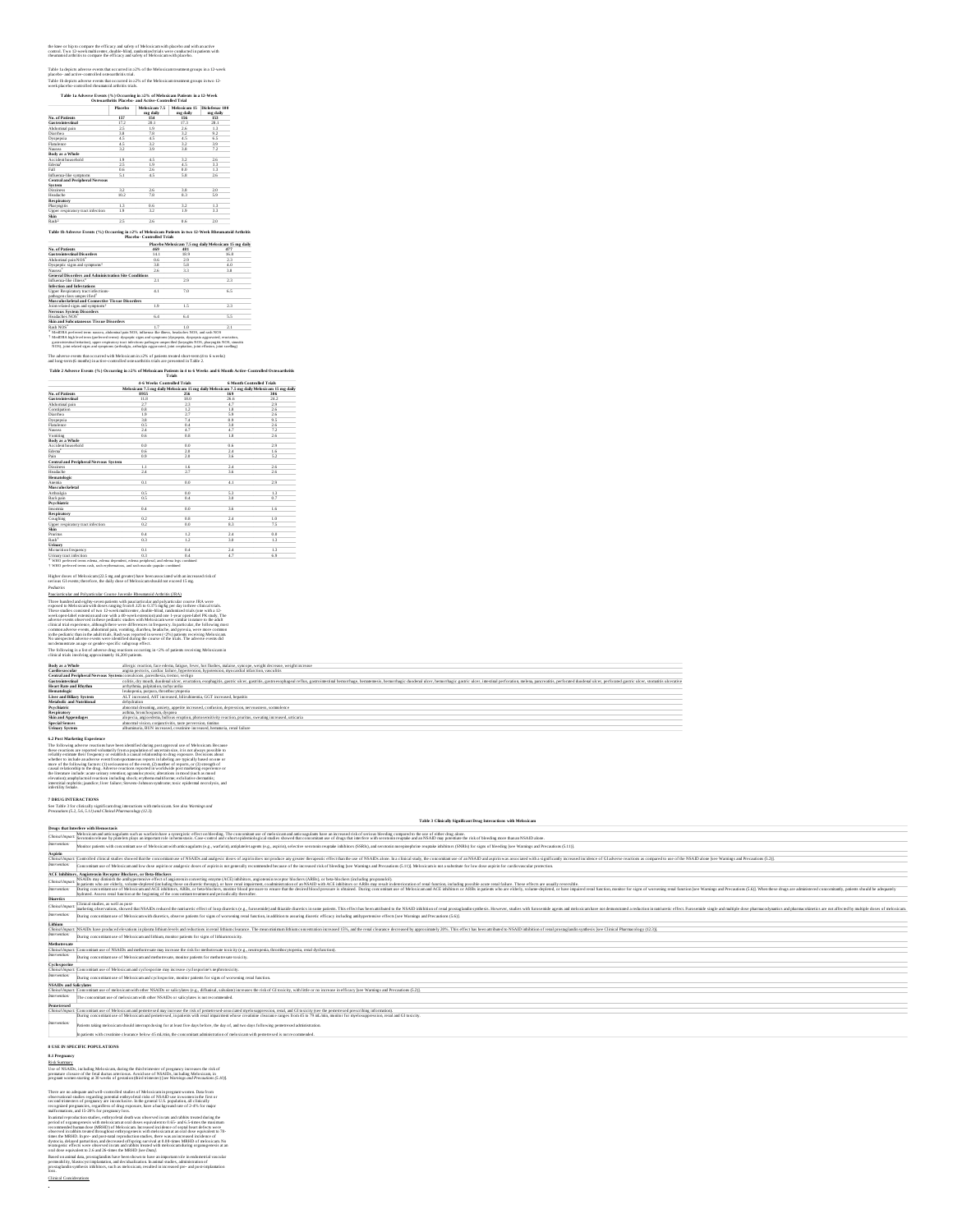Labor or Delivery<br>There are no studies on the effects of Meloxicam during labor or delivery. In animal studies, NSAIDs,<br>including meloxicam, initiat prostaglandin synthesis, cause delayed parturition, and increase the<br>inci

## Data

Assuming them were the state of the state and the properties in the first control and the state of the state of the state of the state of the state of the state of the state of the state of the state of the state of the s

8.2 Lectados<br>These are no human dan available en whether meloxican is present in human milk, or en the effects on<br>breastfed infans, or on milk production. The developmental and health brearlist of breastfeeding should<br>be c

<u>Dans</u><br>Animal Data<br>Meloxicam was present in the milk of lactating rats at concentrations higher than those in plasma.<br>8.3 Fema**les and Males of Reproductive Potential** 

identification<br>proposition of the constraints of a state of the constraints method of NADA including Adelandcen<br>may observe the constraints of the constraints in the constraints of the constraints of the constraints in<br>the

**8.4 Pediatric Us e**

The safety and effectiveness of meloxicam in pediatric JRA patients from 2 to 17 years of age has been<br>evaluated in three clinical trials [see Dossage and Administration (2.3), Adverse Reactions (6.1) and<br>Clinical Studies

**8.5 Geriatric Use**<br>Elderity paíseus, compared to younger patients, are at greater risk for NSAID-associated serious<br>cardiovascular, gastrointestinal, and/or renal adverse reactions. If the anticipated benefit for the elde

It is Hepoth Impulment in secteory in patterns with ruled to mechanize hepatic impairment Patterns with<br>No done adjustment is successary in patterns with ruled models and contact impairment Patterns with a<br>particular patt

Symptoms following acun NSAID overdosages have been typically limited to lethangy, drowsiness,<br>nuseea, vomiting, and epigastric pain, which have been generally reversible with supportive care.<br>Gasnoimsesinal bleeding has o

Manage paísears with symptomatic and supportivo care following an NSAID overdosage, "There are on<br>specific antidotes. Consider emests and/or activated charcoal (60 to 100 grams in adults, 1 to 2 grams<br>per kg of body weight

There is limited oxygerience with meloxican overdosage. Cholestynamine is lanour to accelerate the state of the<br>clearance of meloxicam. Accelerated removal of meloxicam by 4 g oral doses of cholespyramine given<br>three times

11 DESCRIPTION<br>Molocicam Tables USP are a nonstreoidal anti-inflammatory drug (NSAID). Each tablet contains 7.5 mg<br>nr 15 mg meloxicam for oral administration. Meloxicam is chemically designated as 4-bydroxy-2-<br>methyl-N-fe



**Chemical Structure**

Meloxicami is a passel yellow solid, practically insolubble in wazer, with higher solubility observed a<br>strong acids and bases. It is very slightly soluble in methanol. Meloxicami as an apparent partition<br>coefficient (log

The inactive ingredients in Meloxicam tablets USP include colloidal silicon dioxide, crospovidone,<br>lactose monohydrate, magnesium stearate, microcrystalline cellulose, povidone and sodium citrate<br>dihydrate.

The absolute Montchlidter of the shockens capacity was fifted taking stating to allow the Shockenside control of the stationary of the stationary of the stationary of the stationary of the stationary of the stationary of

Table 4 Single Dose and Steady-State Pharmacokinetic P.

 $\frac{N_{\text{harmonic}}(\text{Wc})}{N_{\text{harmonic}} + N_{\text{harmonic}} + N_{\text{harmonic}} + N_{\text{harmonic}} + N_{\text{harmonic}} + N_{\text{harmonic}} + N_{\text{harmonic}} + N_{\text{harmonic}} + N_{\text{harmonic}} + N_{\text{harmonic}} + N_{\text{harmonic}} + N_{\text{harmonic}} + N_{\text{harmonic}} + N_{\text{harmonic}} + N_{\text{harmonic}} + N_{\text{harmonic}} + N_{\text{harmonic}} + N_{\text{harmonic}} + N_{\text{harmonic}} + N_{\text{harmonic}} + N_{\text{harmonic}} + N_{\text{harmonic}} + N_{\text$ t [h] 4.9 (8) 5 (12) 6 (27) 4 (65) 10 (87) **† † † ‡** max

| les xx                                                     | m.      | 4.9(8)    | 5(12)   | 6 (27)  | 4(65)   | 10 (87) |
|------------------------------------------------------------|---------|-----------|---------|---------|---------|---------|
|                                                            | Π'n.    | 20.1 (29) | 21(34)  | 24 (34) | 18 (46) | 16 (29) |
| CLЛ                                                        | mL/min1 | 8.8 (29)  | 9.9(76) | 5.1(22) | 19(43)  | 11(44)  |
| V-f <sup>5</sup>                                           | IL.     | 14.7 (32) | 15 (42) | 10(30)  | 26(44)  | 14 (29) |
| The nazameter values in the table are from various studies |         |           |         |         |         |         |
| not under high fat conditions.                             |         |           |         |         |         |         |
| Meloxicam tablets                                          |         |           |         |         |         |         |
| Varf -Dose/(AUC+Kell)                                      |         |           |         |         |         |         |

**\***

Food of Associate (Eq. 2). The main control of the spectrum of the spectrum of the spectrum of the spectrum of the spectrum of the spectrum of the spectrum of the spectrum of the spectrum of the spectrum of the spectrum o

Melouxican excretion is prodominantly in the form of meabolites, and occurs to equal states that in<br>the same free control is presented in the control of the same of the same of the same of the same of the same<br>of the same

The mean elimination half-life (t1/2) ranges from 15 hours to 20 hours. The elimination half-life is<br>constant across dose levels indicating linear metabolism within the therapeutic dose range. Plasma<br>clearance ranges from

Specific Populations

*Pediatric*

After single (0.25 mg/kg) dose administration and after schieving study state (0.375 mg/kg/kg), there<br>was a general result of approximately 30% lower exposure in younger patients (2 to 6 years old) as<br>compared to the olde

In a covariate analysis, utilizing population pharmacolánetics body-weight, but not age, was the single<br>predictive covariate for differences in the meloxicam apparent oral plasma clearance. The body-weight<br>normalized appar

patients.<br>The pharmacokinetics of Meloxicam in pediatric patients under 2 years of age have not been<br>investigated.

*Geriatric*

Elderly males (2-55 years of ago) exhibited multoxican plasma concentrations and standy-same<br>pharmacokinetics similar to young males. Elderly females (2:55 years of age) had a 47% higher AUCss<br>and 32% higher Cluxe,s as com

Sov<br>Young females exhibited slightly lower plasma concentrations relative to young males. After single<br>dosse of 7.5 mg Meloxicam, the mean elimination half-life was 19.5 hours for the female group as<br>compared to 23.4 hours

# IZ CLIMCAL PRIAMENCOLOGY<br>
IZ CLIMCAL PRIAMENTAL SURFACE IN CONSULTANT IN EXPLORATION INTO A TRANSPORT IN A COMPARING THE STATE OF THE STATE OF THE STATE OF THE STATE OF THE STATE OF THE STATE OF THE STATE OF THE STATE OF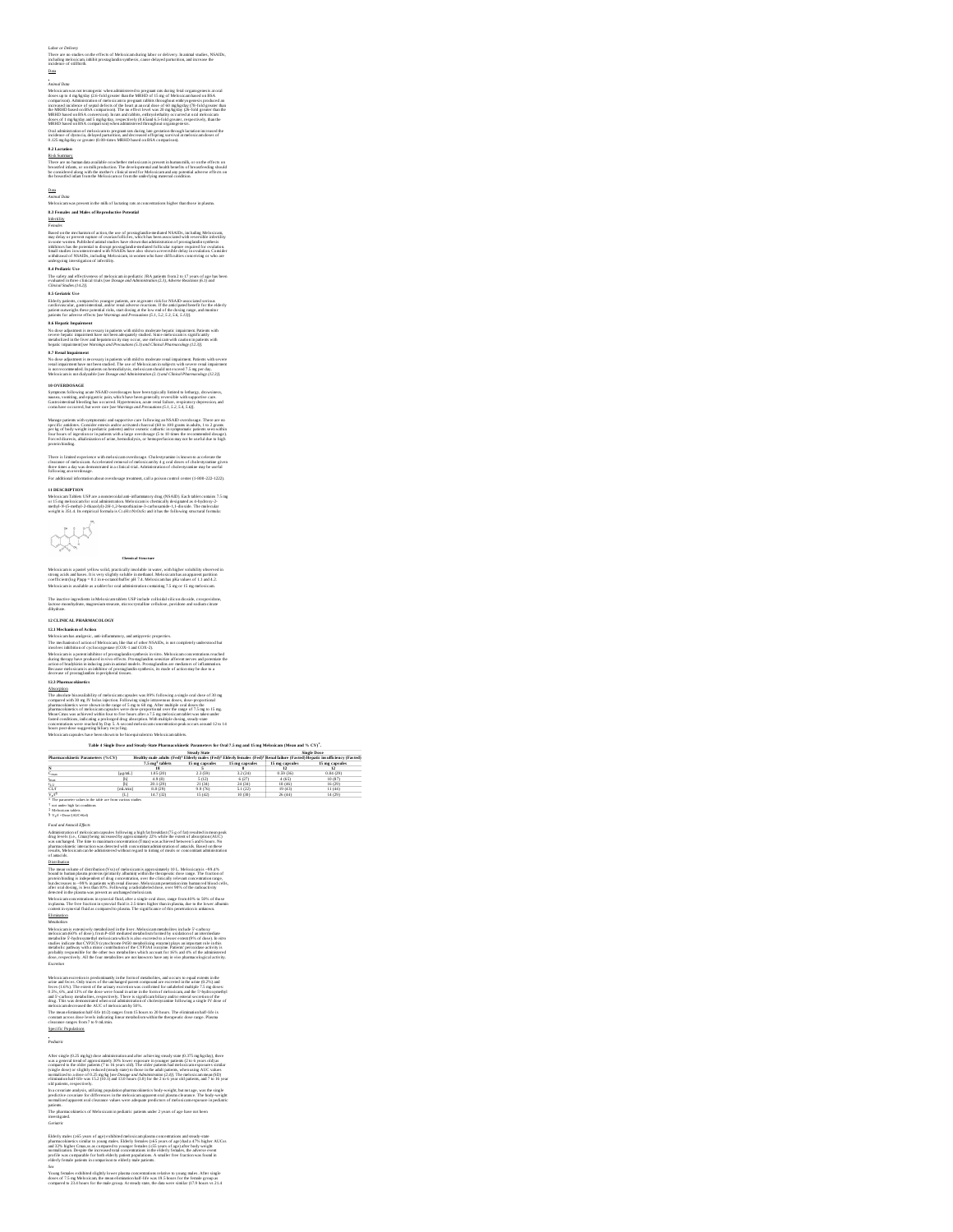Heywon Impulsors<br>Topolonia in a large 15 mg dose of molecularm there was no marked difference in placem concentrations<br>compared to handly columnost, Procedure and the state of molecular state and the state in marked to ma

Mention and particular the state been interesting the independent in the distribution are real experimental and the state of the state of the state of the state of the state of the state of the state of the state of the s

Following a single dose of melocicam, the free Cmac phasm concernations were higher in patients<br>with rend failure on chronic hemodialysis (1% free fraction) in comparison to healthy volumeers (0.3%<br>free fraction). Heromela

Aquive When NSATIN wave administered the application procedured and get OSATIN wave reduced.<br>
Application of the control of the control of the control of the control of the control of the control of the<br>
space of the cont 1/2, Iroi

Digazio: Melosticami Estagoace dalsy for 7 days dal not aler the plasma concentration profile of<br>digazina shre placety digazini administration for 7 days at clinical doses. In viro sexing found no provisin<br>Libham: In a stu

Methodoxuur, A. Aash ja Li Densamatid arfeidig (RA) Applicies, Conduction affects of indicate descriptions of<br> $\alpha$  and in the state of the state of the state of the state of the state of the state of the state of the stat

13 NOVELENCA. TO VACCOLOGY<br>Carliston Constantinopher and the paint of Ferning<br>There was no increase in tunner incidence in long-term carcinogenicity studies in rats (104 weeks) and<br>There was no increase in tunner incidence

## Mutag<u>enesis</u>.<br>Meloxicam was not mutagenic in an Ames assay, or clastogenic in a chromosome aberration assay with<br>human lymphocytes and an in vivo micronucleus test in mouse bone marrow.

Impairment of Ferräling<br>Melocvicam did not impair male and female ferrälity in rats at oral doses up to 9 mg/kg/day in males and 5<br>mg/kg/day in females (up to 5.8- and 3.2-simes greator, respectively, than the MRHID based

## **14 CLINICAL STUDIES**

**H-1 Ostes urbein's and Rheumandel Arthuéis**<br>The succeeding to consider the content of the signs and compute or consequenties of the lawe and hip<br>The succeeding in 2 D-week, double-Mind, consequently star Methods cannot b

The sets of Motion functions are consistent as signs and symmetric state of the first symmetric state of the symmetric state of the symmetric symmetric symmetric symmetric symmetric symmetric symmetric symmetric symmetric

Book mades interded force arms improvement of the dust of moleculent fields that the state is a stationary of the state of the state of the state of the state of the state of the state of the state of the state of the st

is 1000 N STPP LED STATE COALGO AND IN ANNAETIC COMMUNITY CONTINUES IN the STATE CONTINUES IN the STATE CONTINUES IN the STATE CONTINUES IN A 1999 OF STATE CONTINUES IN A 1999 OF STATE CONTINUES IN A 1999 OF STATE CONTINU

<u>Storage </u>Store at 20<sup>0</sup> to 25<sup>0</sup>C (68<sup>0</sup> to 77<sup>0</sup>F) [see USP Controlled Room Temperature]. Keep<br>Meloxican Tables: USP in a dry place

## Dispense tablets in a tight container.<br>Keep this and all medications out of the reach of children.

17 PATIENT COUNSELING INFORMATION<br>Advise the patients to real the FDA-approved patient labeling (Medication Guide) that accompanies each<br>prescription disponsed.<br>Additional Medication Guides can be obtained by calling Unich

Inform patients, families or their caregivers of the following information before initiating therapy with an NSAID and periodically during the course of ongoing therapy.

Caraforoscolar Theratolosi: Exercis especializativa control and anticolosis events, including chest paids, and<br>Advise patients to be absented to the symptoms of cardiovaccular through of these symptoms to their<br>Caracterist

H<u>essmonviciev</u><br>Inform parlents of the warning signs and symptoms of hepatotoxicity (e.g., nausea, fatigue, lethargy,<br>diarrhea, purrins, jaundice, right upper quadrant tenderness, and "fie-like" symptoms). If these occur,<br>

Heart Ealine and Edema<br>Advise patients to be alter for the symptoms of congestive beart failure including shortness of breath,<br>unexplained weight gain, or edema and to contact their healthcare provider if such symptoms occ

## Anaphylactic Reactions<br>Inform patients of the signs of an anaphylactic reaction (e.g., difficulty breathing, swelling of the face<br>or throad, Instanct patients to seek immediate emergency help if these occur [see Controindi

## <u>Serious Skin Reactions.</u><br>Advise patients to stop Meloxicam tablets immediately if they develop any type of rash and to contact<br>their healthcare provider as soon as possible [see Warnings and Precurdors (5.9)].

<u>Female Fertility</u><br>Advise females of reproductive potential who desire pregnancy that NSAIDs, including Meloxicam<br>tablets, may be associaned with a reversible delay in ovulation [see Use in Specific Populations (8.3)].

## Fetal Toxicity

Inform pregnant women to avoid use of Meloxicam tablets and other NSAIDs starting at 30 weeks<br>gestation:because of the risk of the premature closing of the fetal ductus arteriosus [see Warnings and<br>Precautions (5.10) and U

# Avail Concentium Like of NSAIDs<br>Availance and the concentium use of Meloxican tablets with other NSAIDs or salicylates (e.g.,<br>diffurinal, saisalate) is not recommended due to the increased risk of gastroimextinal toxicity,

Use of NSADIcan! Localized Augustin (1992)<br>The of NSADIC and the self-to-maximal state of the Melosican tables until they talk to their<br>battern perfects not to use to be done aspirate concentrative with Melosican<br>maximum i

**Unichem Log o**

## **OUNICHEM**

Hasbrouck Heights, NJ 07604 07-R-09/2017 13009858

**SPL MEDGUIDE**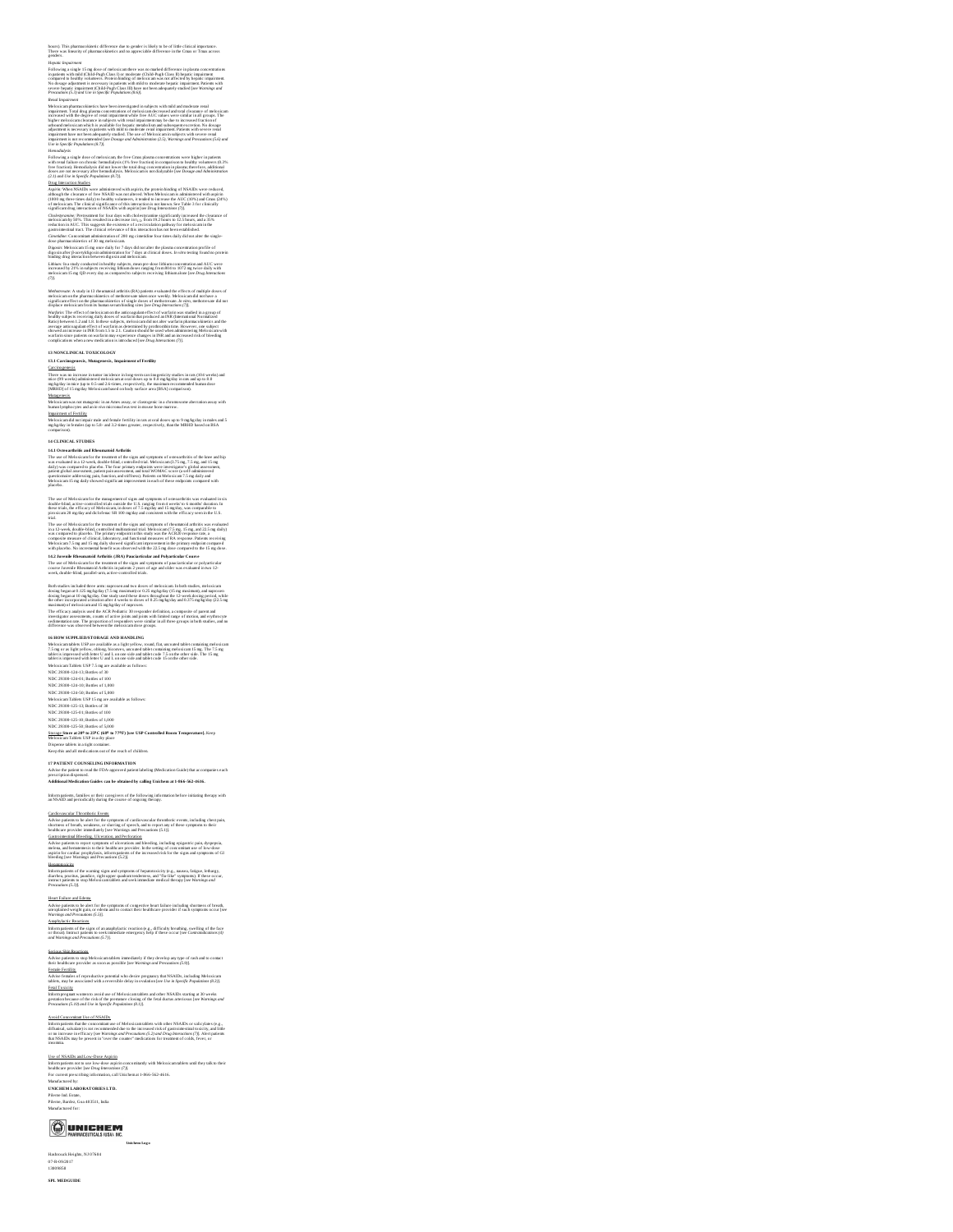|        | What is the most important informati<br>es called Nonsteroidal Ant<br>on I sh                                                                                                                                                               |
|--------|---------------------------------------------------------------------------------------------------------------------------------------------------------------------------------------------------------------------------------------------|
|        | inflammatory Drugs (NSAIDs)?<br>NSAIDs can cause serious side effects, including:<br>• Increased risk of a heart attack or stroke that can lead to death . This risk may happen early in                                                    |
|        | treatment and may increase:                                                                                                                                                                                                                 |
| ò.     | with increasing doses of NSAIDs                                                                                                                                                                                                             |
| ó      | of NSAIDs<br>with longer use                                                                                                                                                                                                                |
|        | o – wun songere noe en sessuus.<br>• Do not take NSAIDs - right before or after a heart surgery called a "coronary artery bypass<br>• Avoid taking NSAIDs after a recent heart attack, unless your healthcare provider tells you to.        |
|        |                                                                                                                                                                                                                                             |
|        | autack<br>• Increased risk of bloeding, ukers, and tears (perforation) of the esophagus (tube leading from<br>the mouth to the stomach), stomach and intestines:<br>the mouth to the stomach), stomach and intestines:                      |
|        |                                                                                                                                                                                                                                             |
|        |                                                                                                                                                                                                                                             |
| ó      | without warning symptoms                                                                                                                                                                                                                    |
|        | o that may cause death<br>The risk of getting an<br>g an ulcer or bleeding increases with:                                                                                                                                                  |
| ö<br>ö | past history of stomach ulcers, or stomach or intestinal bleeding with use of NSAIDs taking medicines called "corticosteroids", "anticoagulants", "SSRIs", or "SNRIs" increasing doses of NSAIDs                                            |
| ò      |                                                                                                                                                                                                                                             |
| ó<br>ò | longer use of NSAIDs<br>smoking                                                                                                                                                                                                             |
| ò      | drinking alcohol                                                                                                                                                                                                                            |
| ö      | older age<br>poor health                                                                                                                                                                                                                    |
| ó      | advanced liver disease                                                                                                                                                                                                                      |
|        | o bleeding problems<br>NSAIDs should only be used:                                                                                                                                                                                          |
|        | o exactly as prescribed<br>o at the lowest dose possible for your treatment                                                                                                                                                                 |
|        | o for the shortest time needed                                                                                                                                                                                                              |
|        | What are NSAIDs?                                                                                                                                                                                                                            |
|        | NSAIDs are used to treat pain and redness, swelling, and heat (inflammation) from medical conditions<br>such as different types of<br>arthritis, menstreal cramps, and other types of short-term pa                                         |
|        | Who should not take NSAIDs?                                                                                                                                                                                                                 |
|        | … = … + www. + westerns:<br>* if you have had an asthma attack, hives, or other allergic reaction with aspirin or any other NSAIDs.<br>* right before or after heart bypass surgery.                                                        |
|        | right before or after heart bypass surgery.                                                                                                                                                                                                 |
|        | Before taking NSAIDs, tell your healthcare provider about all of your medical conditions,<br>including if you:                                                                                                                              |
|        | · have li<br>or kidney problems<br>w                                                                                                                                                                                                        |
|        | - have high blood pressure<br>- have asthma                                                                                                                                                                                                 |
|        | - are pregnant or plan to become pregnant. Talk to your healthcare provider if you are considered in NAIDs during pregnantly. You should not take NSAIDs after 29 weeks of pregnant are beastfeeding or plan to breast feed.<br>considering |
|        | ĸ٧.                                                                                                                                                                                                                                         |
|        | " are somancedong or pantar are and a file medicines you take, including prescription or over-<br>the-counter medicines, vitamins or herbals supplements. NSALDs and some other medicins contra<br>the-counter medicines, vitamins o        |
|        |                                                                                                                                                                                                                                             |
|        | talking to your healthcare provider first.<br>What are the possible side effects of NSAIDs?                                                                                                                                                 |
|        | NSAIDs can cause serious side effects, including:                                                                                                                                                                                           |
|        | See "What is the most important information I should know about medicines called Nonsteroidal<br>Anti-inflammatory Drugs (NSAIDs)?"                                                                                                         |
|        |                                                                                                                                                                                                                                             |
|        | -<br>heart failure<br>- heart failure<br>- liver problems including liver failur                                                                                                                                                            |
|        | kidney problems including kidney failure                                                                                                                                                                                                    |
|        | · low red blood cells (anem<br>ia)                                                                                                                                                                                                          |
|        | son the measurements of the state of the state of the life of the state of the state of the state of the state of the state of the state of the state of the state of the state of the state of the state of the state of the               |
|        |                                                                                                                                                                                                                                             |
|        | vomiting, and dizziness                                                                                                                                                                                                                     |
|        | Get emergency help right away if you get any of the following symptoms:<br>• shortness of breath or wouble breathing<br>• chest pain                                                                                                        |
|        | weakness in one part or side of your body                                                                                                                                                                                                   |
|        |                                                                                                                                                                                                                                             |
|        | * Localaness in transporter and the second space of the face or throat swelling of the face or throat $\sim$ NSAID and c                                                                                                                    |
|        | .<br>Stop taking your NSAID and call your healthcare provider right away if you get any of th                                                                                                                                               |
|        | following symptoms:                                                                                                                                                                                                                         |
|        | • Nausea<br>• Nausea<br>• more fired or weaker than usual                                                                                                                                                                                   |
|        | • diarrhea<br>• itching                                                                                                                                                                                                                     |
|        | your skin or eyes look yellow                                                                                                                                                                                                               |
|        | indigestion or stomach pain<br>· flu-like symptoms                                                                                                                                                                                          |
|        |                                                                                                                                                                                                                                             |
|        | $\bullet$ vomit blood $\bullet$<br>through the bowel movement or it is black and sticky like tar there is blood in your bowel movement or it is                                                                                             |
|        |                                                                                                                                                                                                                                             |
|        | " was all weight gain<br>" skin rash or blisuers with fever<br>" swelling of the arms, legs, hands and feet                                                                                                                                 |
|        | If you take too much of your NSAID, call your healthcare provider or get medical help right                                                                                                                                                 |
|        | away.<br>These are not all the possible side effects of NSAIDs. For more information, ask your healthcare                                                                                                                                   |
|        | provider or pharmacist about NSAIDs.                                                                                                                                                                                                        |
|        | all your doctor for medical advice about side effects. You may report side effects to FDA at 1-800-                                                                                                                                         |
|        | <b>FDA</b><br>1088                                                                                                                                                                                                                          |
|        | Other information about NSAIDs:<br>Aspirin is an NSAID but it does not increase the chance of a heart attack. Aspirin can cause bleeding                                                                                                    |
|        |                                                                                                                                                                                                                                             |
|        | " Assprints an Froncois such interdence, Asspring can also cause ulcers in the stomach and innestines.<br>In the brain, stomach, and innestines. Aspirin can also cause ulcers in the stomach and innestines.<br>• Some NSAIDs are s        |
|        | General information about the safe and effective use of NSAIDs                                                                                                                                                                              |
|        | Medicines are sometimes prescribed for purposes other than those listed in a Medication Guide. Do no<br>use NSAIDs for a condition for which it was not prescribed. Do not give NSAIDs to other people,                                     |
|        |                                                                                                                                                                                                                                             |
|        | sor coordoot our sconsorors con moneto in west source that the community of the property of the same symptoms that you have. It may have the same of the same symptoms that you have the same of the same of the same of the s              |
|        | <b>arofe</b><br>ssionals                                                                                                                                                                                                                    |
|        | .<br>Additional Medication Guides can be obtained by calling Unichem at 1-866-562-4616.<br>The other trademarks referenced are owned by third parties not affiliated with Unichem Laboratories                                              |
|        | Limited                                                                                                                                                                                                                                     |
|        | Manufactured by:                                                                                                                                                                                                                            |
|        | UNICHEM LABORATORIES LTD.<br>Pilerne Ind. Estate,                                                                                                                                                                                           |
|        | .<br>Pilerne, Bardez, Goa 403511, India<br>Manufactured for:                                                                                                                                                                                |
|        |                                                                                                                                                                                                                                             |
|        | UNICHEM                                                                                                                                                                                                                                     |
|        |                                                                                                                                                                                                                                             |
|        |                                                                                                                                                                                                                                             |

**Medication Guide for Nonsteroidal Anti-inflammatory Drugs (NSAIDs)**

 $\overline{\phantom{0}}$ 

## Hasbrouck Heights, NJ 07604 06-R-09/2017 13009858 This Medication Guide has been approved by the U.S. Food and Drug Administration. Revised: September 2017

Republicación dels mesmos de la mateixa de la mateixa de la discription el individual unha en la mateixa de la<br>Pasa en deriva de la mateixa de la mateixa de la mateixa de la mateixa de la mateixa de la mateixa de la mateix

Cookeville, TN 38506<br>20181115JH<br>**PRINCIPAL DISPLAY PANEL - 7.5 mg<br>NDC 71610-189 - Meloxicam, USP 7.5 mg - Rx Only** 



**PRINCIPAL DISPLAY PANEL - 15 mg** NDC 71610-190 -Meloxicam, USP 15 mg -Rx Only



| <b>MELOXICAM</b><br>malcuicam tables                                                                                                                                                       |            |                                                                                               |              |                           |                      |                          |                 |                                                               |
|--------------------------------------------------------------------------------------------------------------------------------------------------------------------------------------------|------------|-----------------------------------------------------------------------------------------------|--------------|---------------------------|----------------------|--------------------------|-----------------|---------------------------------------------------------------|
| <b>Product Information</b>                                                                                                                                                                 |            |                                                                                               |              |                           |                      |                          |                 |                                                               |
| <b>Product Type</b>                                                                                                                                                                        |            | HUMAN PRESCRIPTION DRUG                                                                       |              | <b>Item Code (Source)</b> |                      |                          |                 | NDC/1630-1830NDC-29300-1243                                   |
| <b>Rests of Administration</b>                                                                                                                                                             |            | ORAL                                                                                          |              |                           |                      |                          |                 |                                                               |
| <b>Active Ingredient/Active Mojety</b>                                                                                                                                                     |            |                                                                                               |              |                           |                      |                          |                 |                                                               |
|                                                                                                                                                                                            |            | <b>Ineredient Name</b>                                                                        |              |                           |                      | <b>Basis of Strength</b> |                 | Streamth                                                      |
|                                                                                                                                                                                            |            | MELOXICAM (UNI) VG2OFE3CGL) (MELOXICAM - UNI) VG2OFE3CGL)                                     |              |                           |                      | MELOXICAM                |                 | $2.5 \text{ ms}$                                              |
| CROSPONDONE (UNIL 257830 ESS 0<br>LACTO SE MONORITRATE (UNIL EMOSTOREX)<br>MAGNESIUM STEARATE (UNI) 70 097MS DIO<br>POVIDONE K30 (UNIL U72503/Y/22X)<br>SILICON DIOXIDE (UNIL ET/726 XBUO) |            | CELLULO SE, MICROCRYSTALLINE (UNE OPIRIZIN 10)<br>TRISO DEM CITRATE DESTRATE (UNE R225478158) |              |                           |                      |                          |                 |                                                               |
|                                                                                                                                                                                            |            |                                                                                               |              |                           |                      |                          |                 |                                                               |
|                                                                                                                                                                                            |            |                                                                                               |              |                           |                      |                          |                 |                                                               |
|                                                                                                                                                                                            |            | VELLON                                                                                        | Scare        |                           |                      |                          | <b>BA ACAAN</b> |                                                               |
|                                                                                                                                                                                            |            | <b>BOILNEY</b>                                                                                | Sine         |                           |                      |                          | <b>Sold</b>     |                                                               |
|                                                                                                                                                                                            |            |                                                                                               | Imprint Code |                           |                      |                          | 01/75           |                                                               |
| <b>Product Characteristics</b><br>Color<br>Shape<br>Flaver<br>Contains<br>Packaging                                                                                                        |            |                                                                                               |              |                           |                      |                          |                 |                                                               |
| Item Code                                                                                                                                                                                  |            | <b>Package Description</b>                                                                    |              |                           |                      |                          |                 |                                                               |
|                                                                                                                                                                                            |            | 30 in 1 ROTTLE: Type 6: Not a Cambination Product                                             |              | 1506.0118                 |                      |                          |                 |                                                               |
|                                                                                                                                                                                            |            | 10 in 1807TLE: Type 0: No La Combination Product                                              |              | 1506.0118                 |                      |                          |                 |                                                               |
| 1 NDC 71610-181-00<br>2 NDC 71610-181-61                                                                                                                                                   |            |                                                                                               |              |                           |                      |                          |                 |                                                               |
| <b>Marketing Information</b>                                                                                                                                                               |            |                                                                                               |              |                           |                      |                          |                 |                                                               |
| Marketing Category                                                                                                                                                                         | ANDA077927 | Application Number or Monograph Citation                                                      |              | 03070007                  | Marketing Start Date |                          |                 | Marketing Start Date Marketing End Date<br>Marketine End Date |